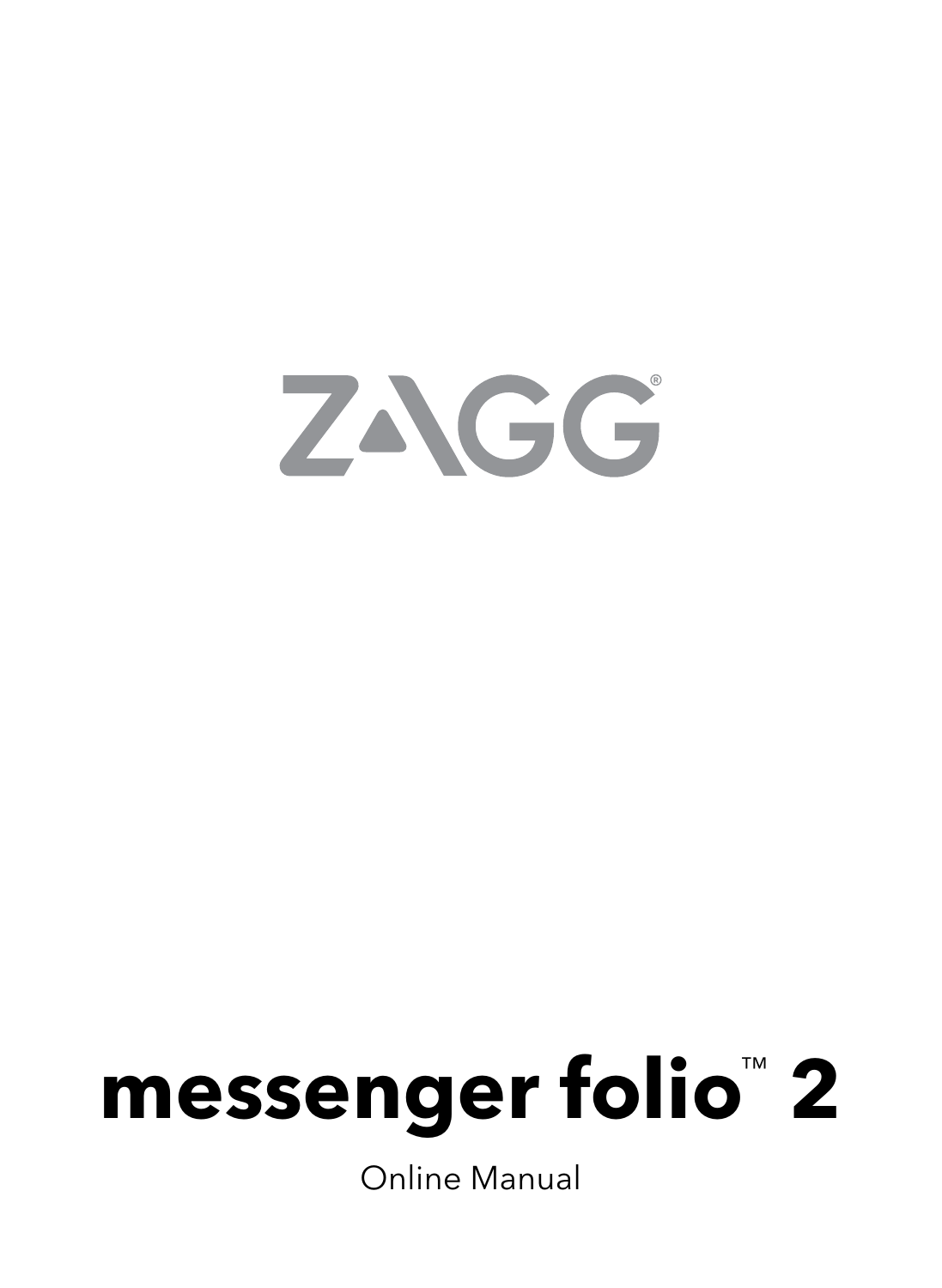#### **Warranty Registration**

Your ZAGG Messenger Folio<sup>™</sup> keyboard and case comes with a one-year manufacturer's warranty. In order to activate the warranty, you must register your Messenger Folio as well as keep your purchase receipt. If you purchased your Messenger Folio from ZAGG.com, ZAGG has already registered it and has a copy of your proof of purchase.

Need more help? Please see our FAQ section at: [www.zagg.](http://www.zagg.com/faq) [com/faq](http://www.zagg.com/faq)

## **A WARNING**

**See the important Health and Safety information on page 9 before using this product.**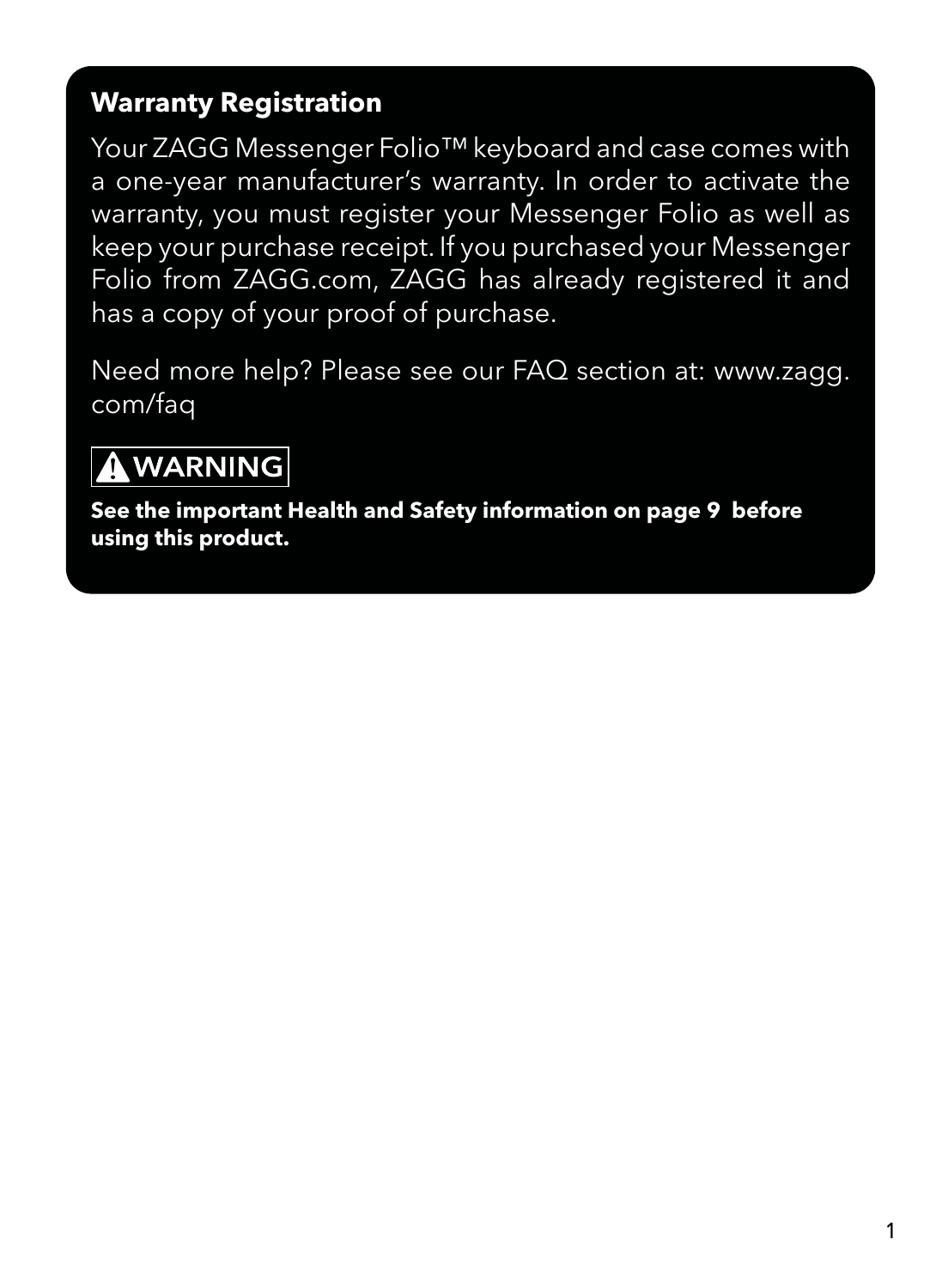#### INSERTING/REMOVING YOUR DEVICE



Open the Messenger Folio 2 and lay it flat on your work surface. With your device positioned in landscape mode, slide the top corners of your device into the top two corner clips of the Messenger Folio 2. Then snap the bottom of your device into the bottom centered clip on the Messenger Folio 2. Check the corners of your device to ensure it's snugly in place.

*To remove, simply lift the device out of the lower clip and slide your device out.*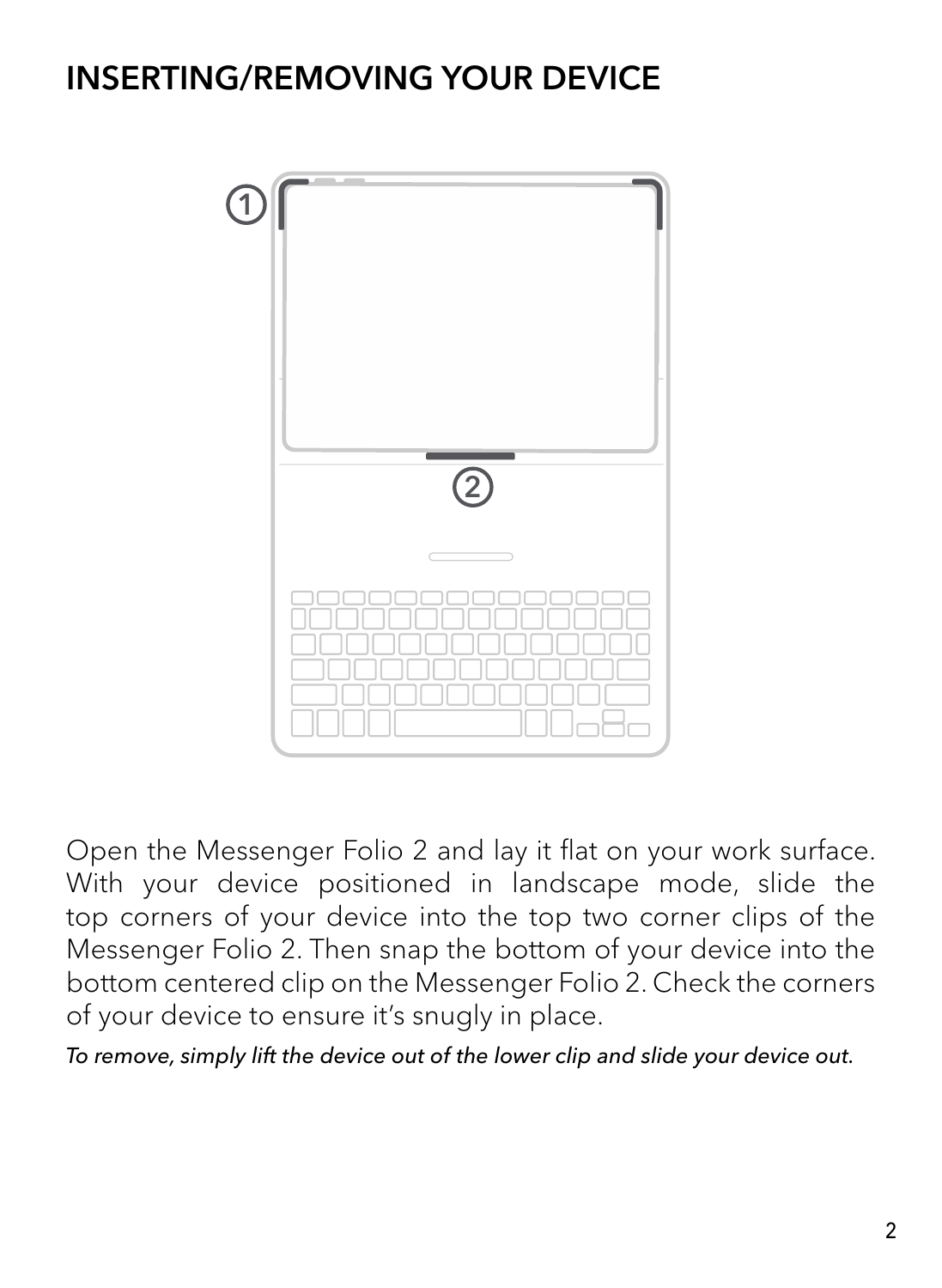#### POWERING ON AND OFF



Open the Messenger Folio 2 and press the Power button located at the top right corner of the keyboard. A green LED will briefly<br>... illuminate, indicating the power is on. To turn your Messenger Folio 2 off, press and hold the Power key for three seconds. A red LED will flash, indicating your Messenger Folio has turned off.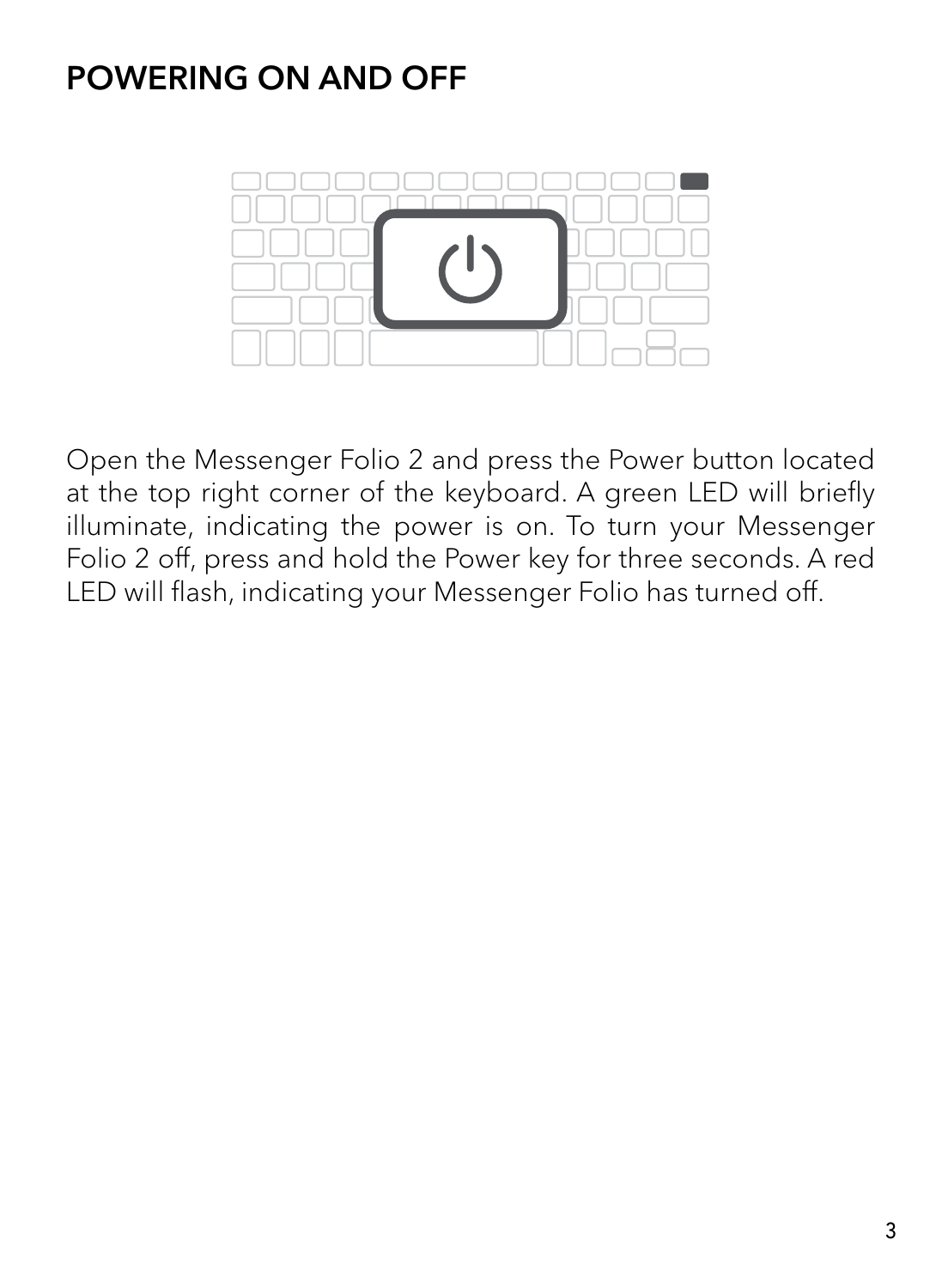## PAIRING YOUR MESSENGER FOLIO

Pairing your Messenger Folio 2 is easy. It should only need to be paired once, using the following directions. If the connection between your device and Messenger Folio 2 is ever lost, repeat these steps.



- 1. Access your device's Bluetooth® settings.
- 2. Press and hold the Bluetooth® key on the Messenger Folio 2 for three seconds. A blue LED under the Power key will flash until your Messenger Folio 2 and device are paired.
- 3. Your device will display "ZAGG Keyboard" as an available device. Select this option to complete pairing.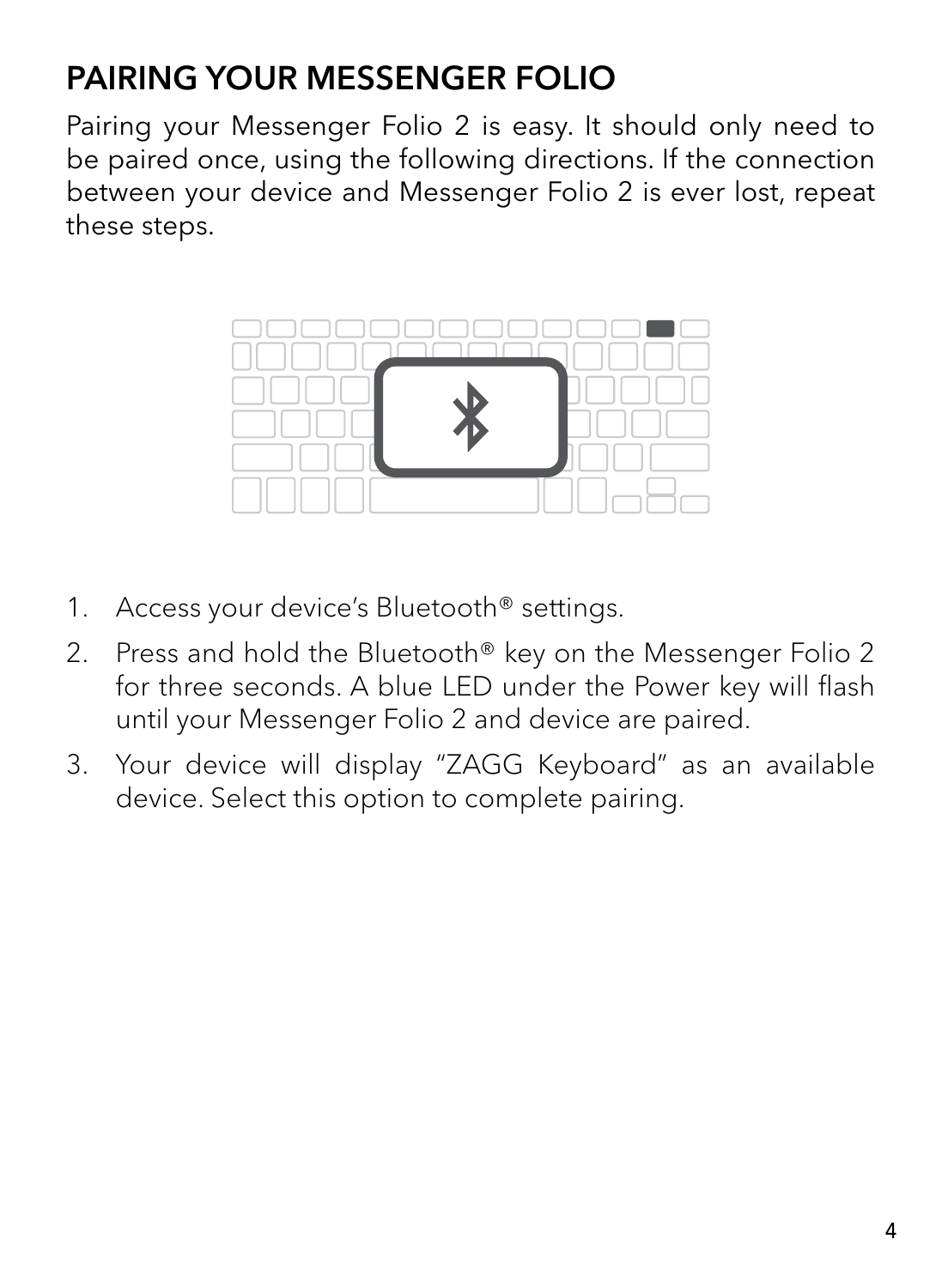## CHARGING YOUR KEYBOARD

Your Messenger Folio 2 features a powerful lithium polymer battery that lasts up to one year between charges\*. It comes with a charging cable you can use to charge your keyboard quickly and conveniently. To charge your Messenger Folio 2, follow these steps:



- 1. Plug the USB connector into the 5V USB charger and plug it into the wall.
- 2. Plug the Type-C connector into the Messenger Folio 2.
- $\frac{3}{10}$ . A red light under the Power key will illuminate to indicate the Messenger Folio 2 is charging. Wait until this light turns off, indicating a full charge.
- 4. Remove the USB-C connector and enjoy your Messenger Folio.

*\*Normal use is approximately one hour of use per day.*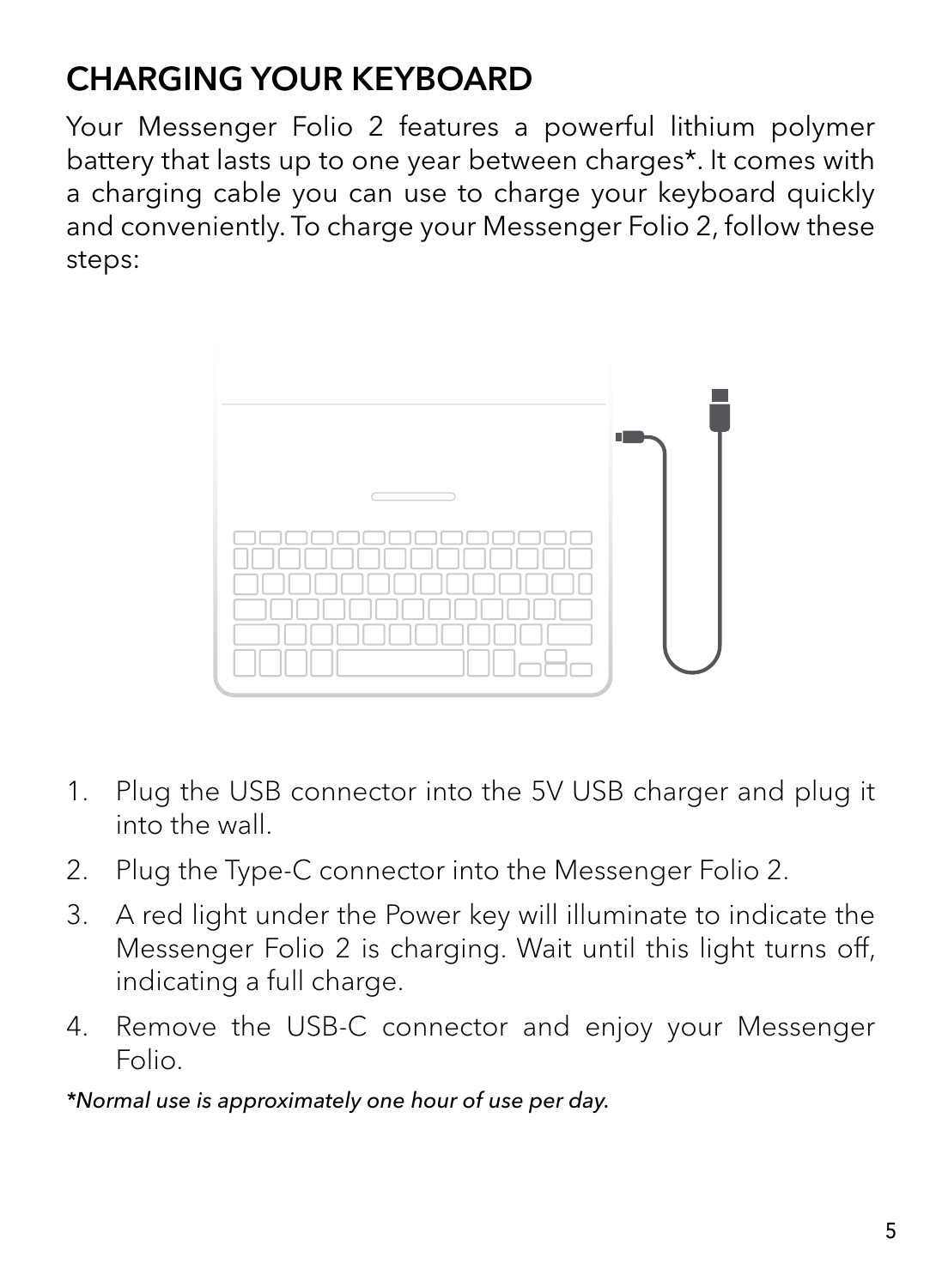## BATTERY LIFE

To check the remaining battery power on your Messenger Folio 2 keyboard, press fn + (battery key). The LED indicator will flash one of three ways:



- 3 green flashes = 50% or more battery life
- $3$  yellow flashes = 25-49% battery life
- 3 red flashes = less than 25% battery life

*To help preserve battery life, the Messenger Folio 2 will enter sleep mode if left on and not used for several minutes. Press any key to wake it. The Messenger Folio 2's battery has no memory and may be charged whenever you wish.*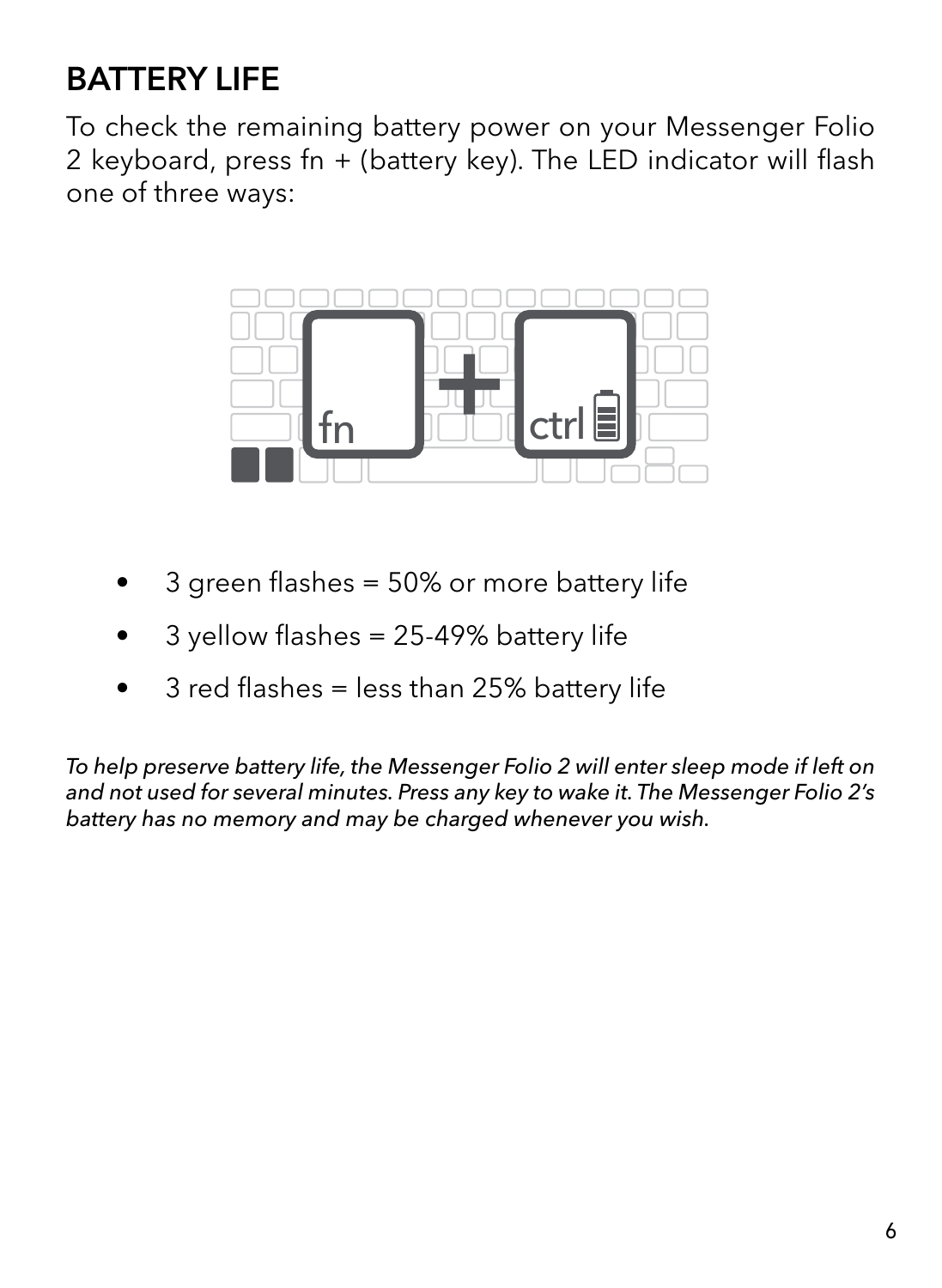## SPECIAL FUNCTION KEYS

Your Messenger Folio 2 has been designed with the following special function keys to give you more control of your device.

- $\ast$ PAIRING – Activates your device's pairing mode.
- П HOME – Displays your device's home screen.
- ◒ LOCK - Activates and deactivates your device's sleep mode.
- 588 APPS RUNNING – Displays all of the apps currently running on your device.
- LANGUAGE SYMBOL Toggles between keyboard ∰ language and emojis (if active on your device); pressing cmd + spacebar will do the same.
- **EXEYBOARD HIDE/SHOW** Hides or shows your onscreen keyboard.
- $\blacktriangleleft$ **PREVIOUS TRACK** - Skips to the previous track on your selected playlist.
- $\blacktriangleright$ II PLAY/PAUSE - Starts or pauses your currently playlist.
- ₩. **NEXT TRACK** - Skips to the next track on your current playlist.
- MUTE Mutes your device's audio ◀
- $\blacktriangleleft$ VOLUME DOWN – Decreases your device's volume.
- $\blacktriangleleft$ VOLUME UP – Increases your device's volume.
- POWER Turns your Pro Keys keyboard on and off.  $\left(\mathsf{I}\right)$
- **BATTERY LEVEL** Indicates remaining battery life. ⋒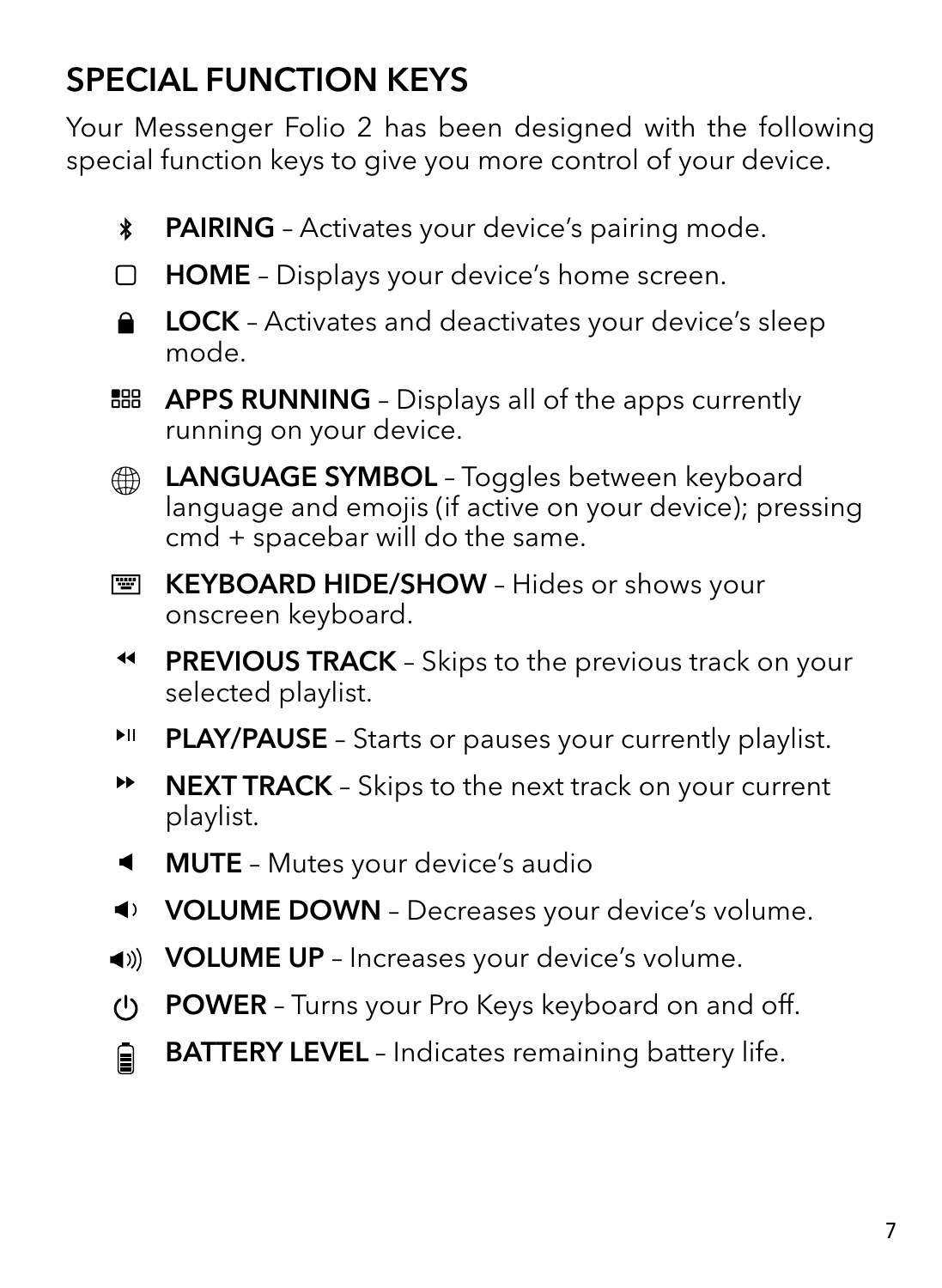## TROUBLE SHOOTING

If your device does not respond to your Messenger Folio 2, there may be a simple explanation such as a dead battery or an unsuccessful pairing. Please use the following to help troubleshoot your situation. If none of the following solve your issue, then please contact ZAGG Customer Service and one of our trained professionals will be happy to assist you.

- 1. Restart your device.
- 2. Turn your Messenger Folio 2 off and back on.
- 3. Forget and re-pair your Messenger Folio 2.
- 4. If your Messenger Folio 2 does not establish or maintain a Bluetooth connection, reset the Bluetooth module by charging your keyboard.
- 5. If, after charging, your keyboard doesn't operate correctly, please contact ZAGG Customer Service.

For more help, please see our FAQ section at [www.zagg.com/faq](http://www.zagg.com/faq).

To reach a trained customer service representative, please use one of the following:

[Zagg.com/support/contact.php](http://Zagg.com/support/contact.php) | [questions@zagg.com](mailto:questions%40zagg.com?subject=)

1-800-700-ZAGG [9244] | 00-1-801-839-3906 for international customers

For unparalleled scratch protection for your device, we recommend InvisibleShield® screen protection.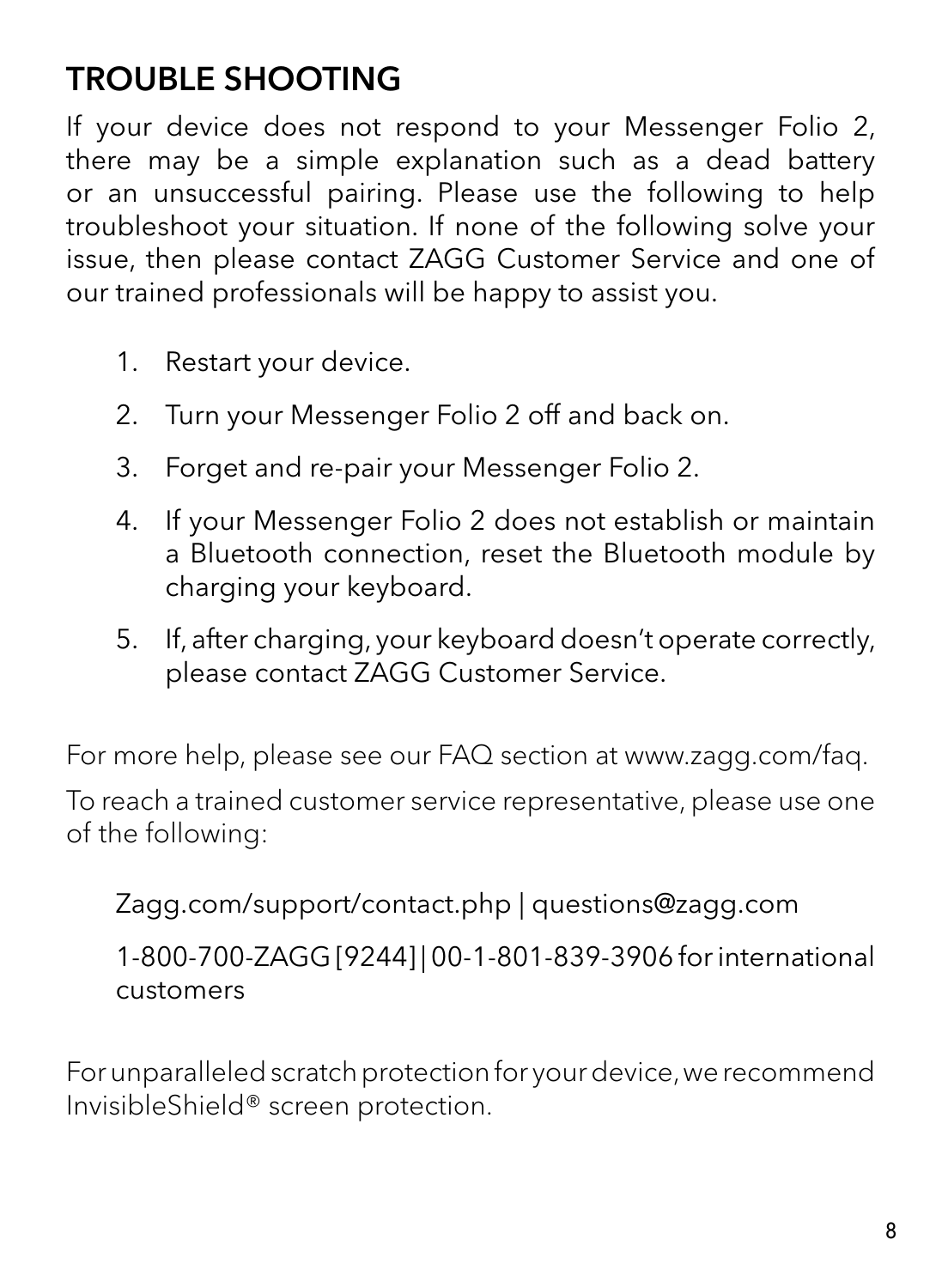## **A WARNING**

#### **Please read the precautions and operation information before using your keyboard or any accessories that accompany it. Retain this information for future use.**

- 1. Take frequent breaks when using your keyboard. If you experience any discomfort, pain, tingling, numbness, or burning in your neck, shoulders, arms, wrists, hands, or any other part of the body, stop using your keyboard and consult a physician.
- 2. Use only Type-C USB chargers in connection with your keyboard.
- 3. Do not attempt to service your keyboard.
- 4. Do not disassemble or attempt to disassemble your keyboard.
- 5. Do not crush or puncture your keyboard.
- 6. Do not immerse your keyboard in water.
- 7. Do not put your keyboard in contact with water or other liquids as they could cause a short circuit, fire, or electric shock that could result in injury, death, or property damage.
- 8. Do not use liquid or aerosol cleaners or solvents on or near your keyboard. Clean only with a soft, dry cloth. Disconnect any cords before cleaning the keyboard.
- 9. Do not use your keyboard while operating a motorized vehicle, including automobile, boat, or airplane. Doing so could put you and others at risk of serious injury, death, or property damage.
- 10. Do not use or place your keyboard near any heat sources including, but not limited to, radiators, heat registers, stoves, other appliances, campfires, or barbeque grills.
- 11. To reduce the risk of fire or electric shock, wire or connect your keyboard to products only in the manner instructed in the documentation included herewith. Do not attempt to modify or adjust any ports. Any improper connections or adjustments may cause damage.
- 12. When you are ready to discard your keyboard, recycle your keyboard in a manner consistent with electronic recycling requirements or recommendations in your geographic area.